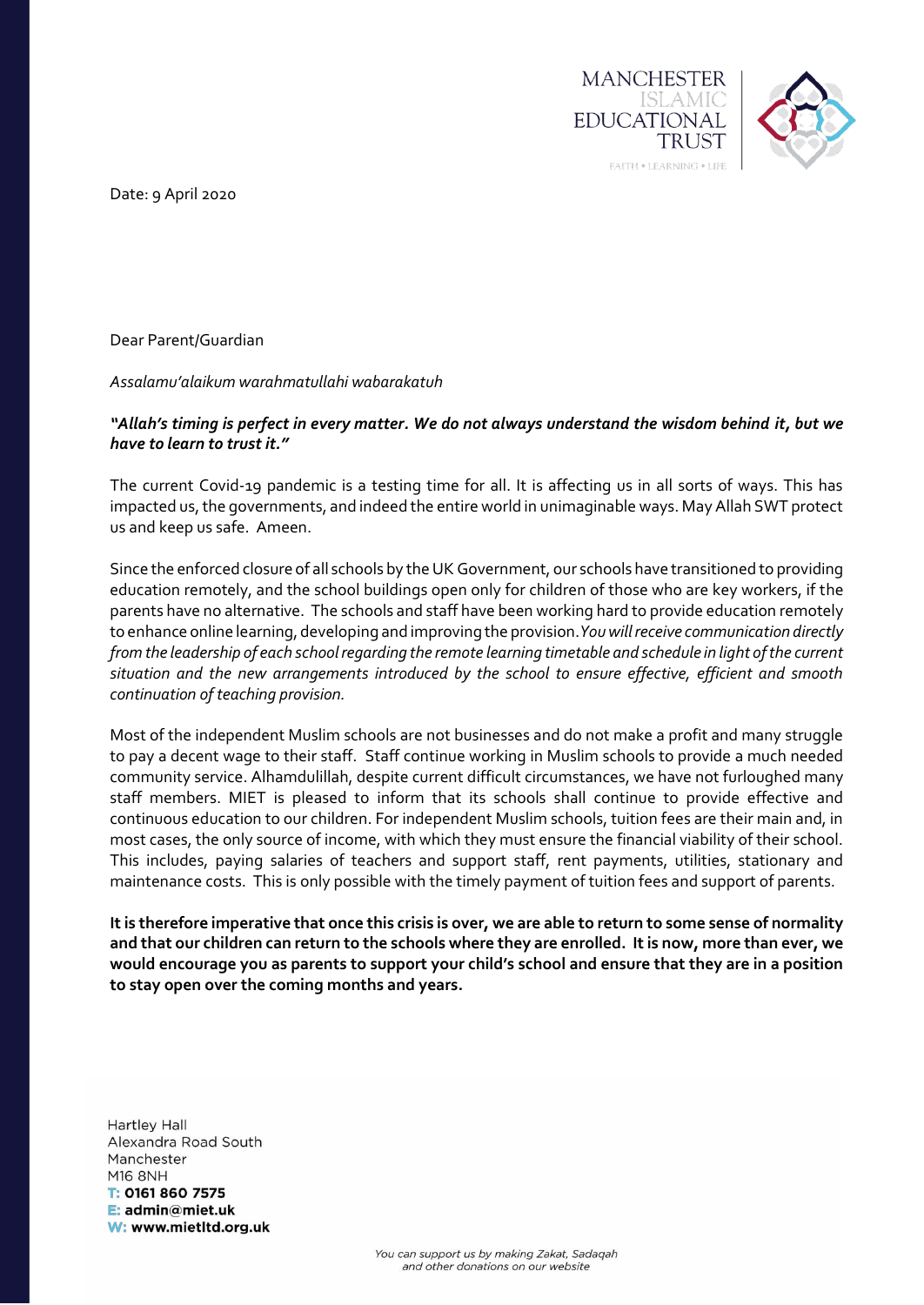On our part, we have taken steps to:

- Stop all planned expenditure in the school buildings, except for essential repairs;
- Reduce all other costs under our control that relate to the running of the buildings, bearing in mind the need to remain open and safe, whenever required, for the pupils and staff who are attending in person;
- Consult with external contractors and suppliers on how to minimise each School's outgoings;
- Review the position of all staff with a view to furloughing under the Government's Corona Virus Job Retention Scheme without compromising the comprehensive educational provision we offer, both in terms of curriculum delivery and pastoral care; and
- Postpone the planned increase in School fees from September 2020 to January 2021.

We recognise that this pandemic is impacting everyone in many different ways. The Board of Trustees has decided that for as long these unprecedented circumstances continue, and subject to any further changes that may be brought about by the Government, the following special considerations shall apply:

- 1. The schools will reduce student fees by 15% presently being charged for the current term, i.e. April, May & June 2020. This reduction will be applied on the actual amount being paid;
- 2. For parents that have paid in advance for the entire academic year 2019-20, or for the term April, May & June 2020 a credit note to reflect the 15% reduction will be raised by each school. This credit note will be applied to the fees due in the next academic year, i.e. 2020-21;
- 3. The reduction for April 2020 will be applied on fees invoiced and applied in May 2020. Fees for May will be adjusted in June 2020 and similarly June fees will be adjusted in July 2020;
- 4. This reduction will only be applicable to those accounts which:
	- a) Do not have any outstanding balance, and
	- b) Pay the fees by direct debit or BACS on time.
- 5. Fees can be paid on a monthly basis. If a direct debit mandate has been cancelled, or those parents who do not pay by direct debit, a signed direct debit mandate has to be immediately sent by email to [admin@kdgb.miet.uk,](mailto:admin@kdgb.miet.uk) [admin@MIGSG.miet.uk,](mailto:admin@MIGSG.miet.uk) [admin@mmps.miet.uk,](mailto:admin@mmps.miet.uk) depending on the school(s) your child/children go to; and
- *6.* Parent who send their children to KD Grammar School for Boys who also pay for lunch, this will be refunded, effective from 16<sup>th</sup> March 2020. This will be applied as a credit on their account in the next academic year. Parents who have their children in year 11 will have this lunch money refunded together with the deposit held by the school as per the school's deposit refund policy.

## *Please note that failure to:*

- *a) Pay fees on time; or*
- *b) Not clearing any outstanding fees; or*

**MANCHESTER ISLAMIC EDUCATIONAL TRUST** FAITH . LEARNING . LIFE



Hartley Hall Alexandra Road South Manchester M16 8NH T: 0161 860 7575 E: admin@miet.uk W: www.mietltd.org.uk